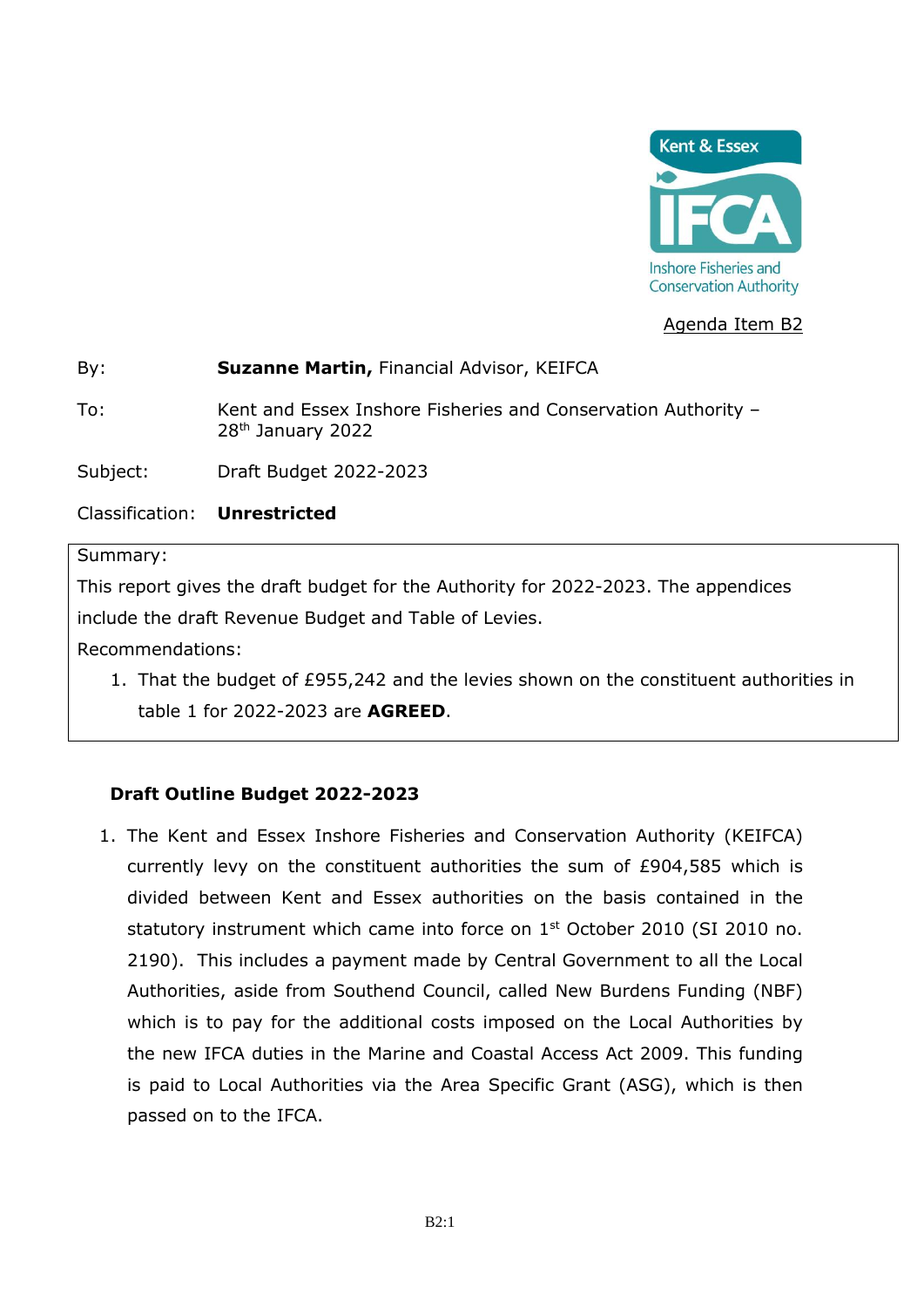- 2. At the January 2020 Authority meeting, taking into account that no increases in levies had occurred since 2015 and to ensure sufficient reserves could continue to be held, Members approved an increase in the levy of £15,258 to a total of £540,785 which with the Government funded ASG of £363,800 totalled £904,585. Members also approved in principle further increases in the levy for 2021/2022 and 2022/2023. However, as a result of the impact of Covid and the financial constraints felt by the Local Authorities, it was recommended in January 2021 that the levies remain at the 2020/2021 levels and that no cost-of-living increase for staff wages be included within that budget.
- 3. Members should be aware that the IFCA has been operating with a "standstill budget" since its inception in 2011. The blue line in the table below shows the amounts paid towards the levy since 2011 without the New Burdens Funding (whose amount has not changed since 2011). The orange line shows the amount that would have been paid if inflation had been allowed for when calculating the levy (taken from Bank of England inflation calculator <https://www.bankofengland.co.uk/monetary-policy/inflation/inflation-calculator>). As the graph below highlights inflation increases over the last decade, on top of the current significant spike, has significantly squeezed the KEIFCA budget.



4. Deploying vessels be it for enforcment or surveys is a fundamental part of KEIFCA. KEIFCA is unable to borrow money, so funds are allocated each year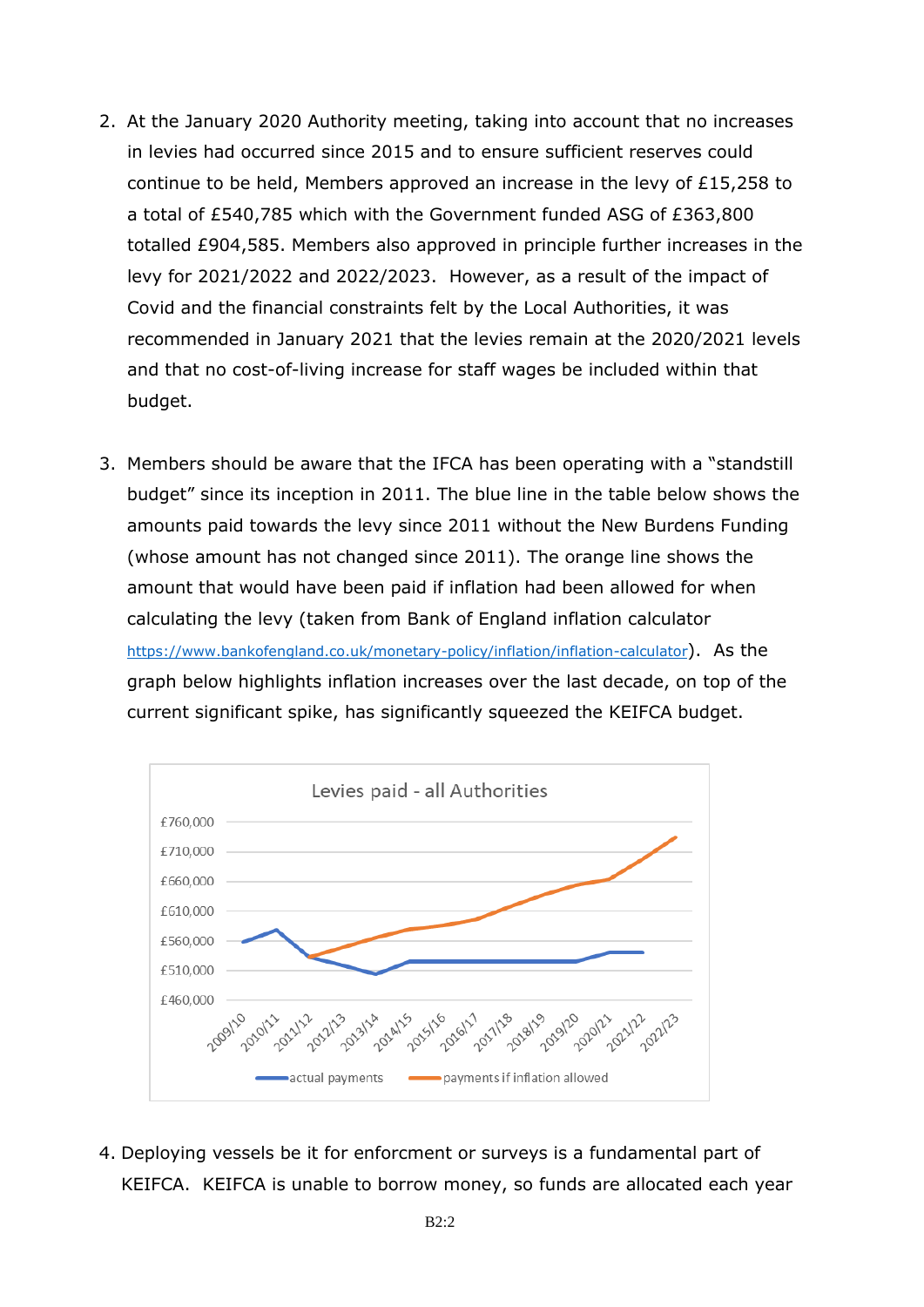to replace these vessels. As the graph below shows the amount allocated to these reserves has fallen year on year and it was not possible to include any contribution to renewal reserves in the 2020/21 and 2021/22 budget. Although renewal reserves are currently £736,277, without regular annual contributions this position is untenable if we wish to replace vessels and other high capital equipment. Although this year's budget includes a contribution to renewals, Members should be aware that the draw down from reserves to cover costs associated with the cockle fishery review (£34,476) and as a contribution to install solar panels negates this contribution  $(E27.500)$ .



- 5. KEIFCA officers work closely with Local Authority finance officers in setting annual and medium-term budgets. During 2021 officers have set out in their reports that there would be a need to increase the levy in order that expenditure could be met going forward and requested that Local Authority Members bear this in mind when in discussion with their Local Authorities. Essex County Council has reported that it has set aside a sum in excess of the proposed levy for 2022/23, Southend Borough Council are aware of the proposed levy as well as Kent County Council.
- 6. Since being established in 2011, KEIFCA has striven to maintain best value for money in all its operations, always being mindful of the spending of public funds. This combined with the period of austerity introduced by the Government in 2013, has led to only two levy increases since 2011, the first in 2015 and second in 2020.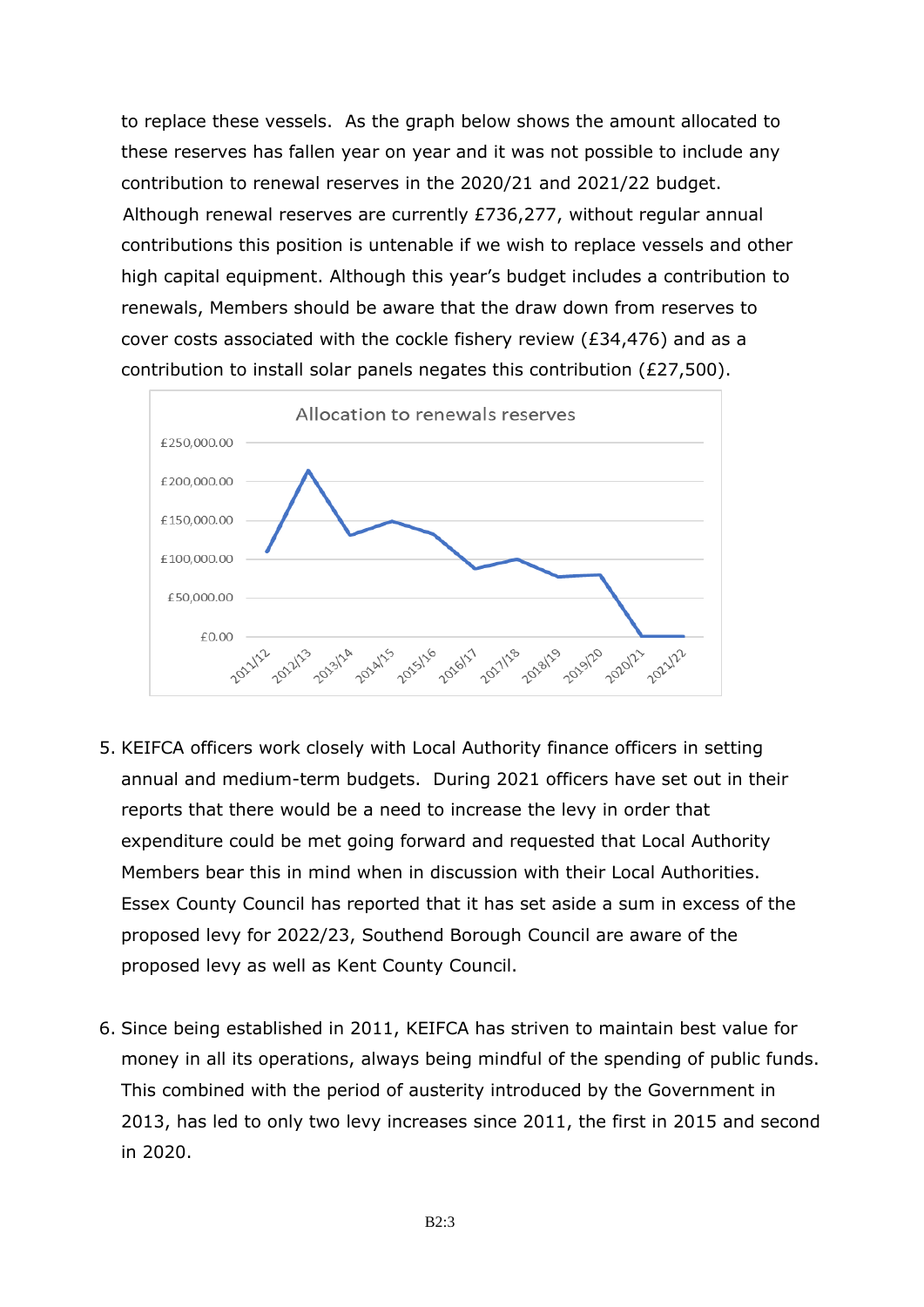In setting this budget KEIFCA has considered the challenges facing them in the coming year of which the most concerning has been the rate of inflation which is close to its highest level in a decade at 5.4% and the effect that this has on the day to day running of the Authority.

- 7. The budget has been drafted with the cost pressures outlined together with savings and reductions in order to achieve the strategy set out. The budget for 2022-2023 has been allocated in line with the IFCA's operating plan and all heads of expenditure examined to ensure cost effectiveness and value for money.
- 8. The detailed revenue budget for 2022-2023 is set out at Appendix 1.
- 9. Whilst constituent authorities pay the full levy to KEIFCA this is offset by Specific Grant for Inshore Fisheries payable to Authorities and the net sum that Authorities suffer is shown on lines 19 to 21 of Appendix 2. Members should be aware that originally 2020-21 was the final committed year in which the Specific Grant would be available, however, the Minister has confirmed that the Specific Grant is to continue at the same level for the year 2022-2023. Members should be aware that there has been no confirmation that it will continue indefinitely.

|                           | 2021/22 | Area<br>Specific | 2022/23 | Area<br>Specific | Increase | $%$ inc |
|---------------------------|---------|------------------|---------|------------------|----------|---------|
|                           |         | Grant            |         | Grant            | οf       |         |
| <b>Kent</b>               | 252,157 | 137,900          | 274,000 | 137,900          | 21,843   |         |
| <b>Medway</b>             | 35,796  | 32,500           | 39,621  | 32,500           | 3,825    |         |
| <b>Essex</b>              | 211,657 | 178,400          | 233,500 | 178,400          | 21,843   | 5.6     |
| <b>Thurrock</b>           | 19,284  | 15,000           | 21,204  | 15,000           | 1,920    |         |
| Southend on<br><b>Sea</b> | 21,891  | 0                | 23,117  | 0                | 1,226    |         |
|                           |         |                  |         |                  |          |         |
| Total                     | 540,785 |                  | 591,442 |                  | 50,657   |         |
| Area Specific             |         | 363,800          |         | 363,800          | 0        |         |
| Grant                     |         |                  |         |                  |          |         |
| Total                     |         | 904,585          |         | 955,242          | 50,657   |         |

The levy, based on the above, for each Authority is shown below and in full at Appendix 2.